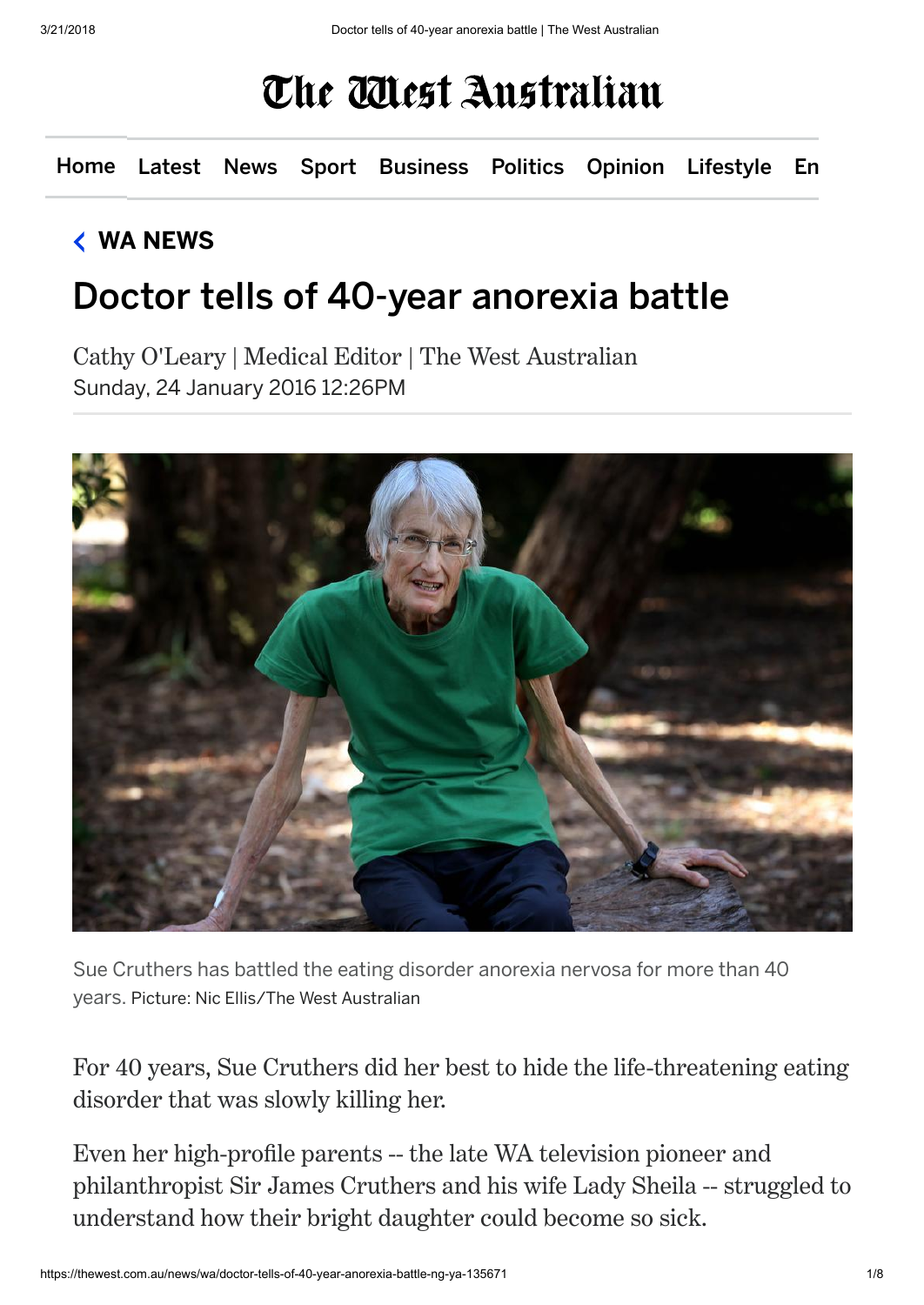It would not be until she reached her early 50s that she would finally take her control of the anorexia nervosa that saw her weight plummet as low as 27kg.

Now aged 57, thin but feeling well, she wants to help other people who find mainstream treatment does not work for them.

"My life might have been so different if I hadn't been treated as mentally ill early on and had all control taken away from me," she said.

"After that I learnt to behave ʻnormally' to the world, and never have time off work, but hid the fact I wasn't eating properly and exercising a lot.

"But living that half-life was exhausting and took a toll on my relationships and physical health."

From her teenage years, she seemed to have it all, born into one of Perth's most privileged families and becoming a school dux and prize-winning doctor.

But all the time she kept a nagging eating disorder under the radar so no one would force her to eat.

When she was diagnosed in the 1970s at the age of 14, anorexia nervosa was largely unknown but her parents were relieved to know what was wrong with their daughter.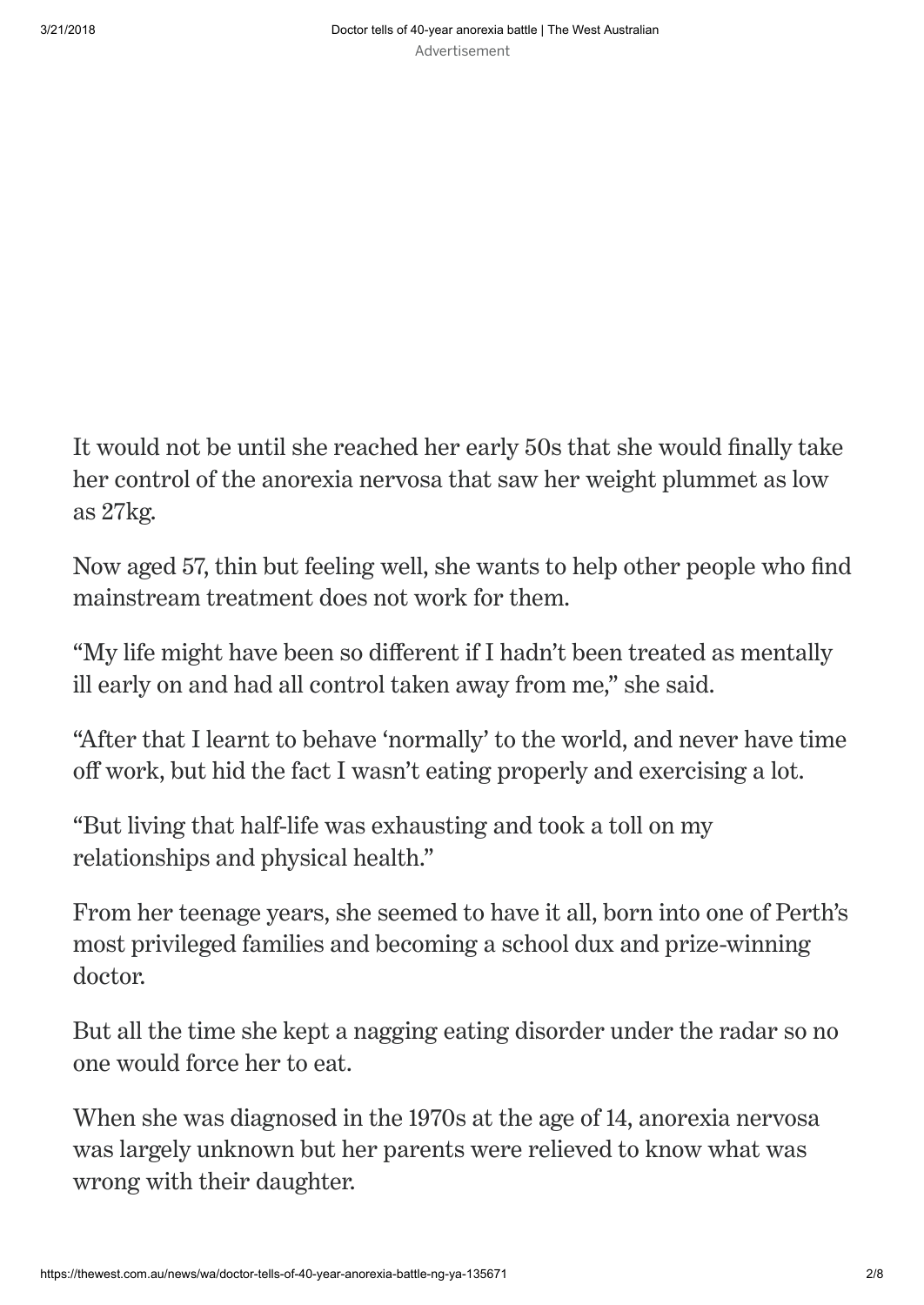She remembers feeling isolated from her well-meaning but strict mother, and initially decided to stop drinking fluids.

3/21/2018 Doctor tells of 40-year anorexia battle | The West Australian

Later, a trip to Rottnest with girlfriends who were on diets and took the batter off their fish gave her the idea to stop eating, which she found surprisingly easy.

"After always being told at home I had to eat everything put in front of me, I found the idea of not eating so different, and I was good at it," Dr Cruthers said.

Her parents saw a simple solution to her diagnosis -- all she had to do was eat, and she was put under strict instructions to eat everything given to her.

At first she fought them, hiding food in pot plants or under the rug, and putting heavy objects in her pocket when she was weighed.

But after being put into a psychiatric hospital and given antidepressant and anti-psychotic medication, she vowed to knuckle down at school so she could get a good job and be independent.